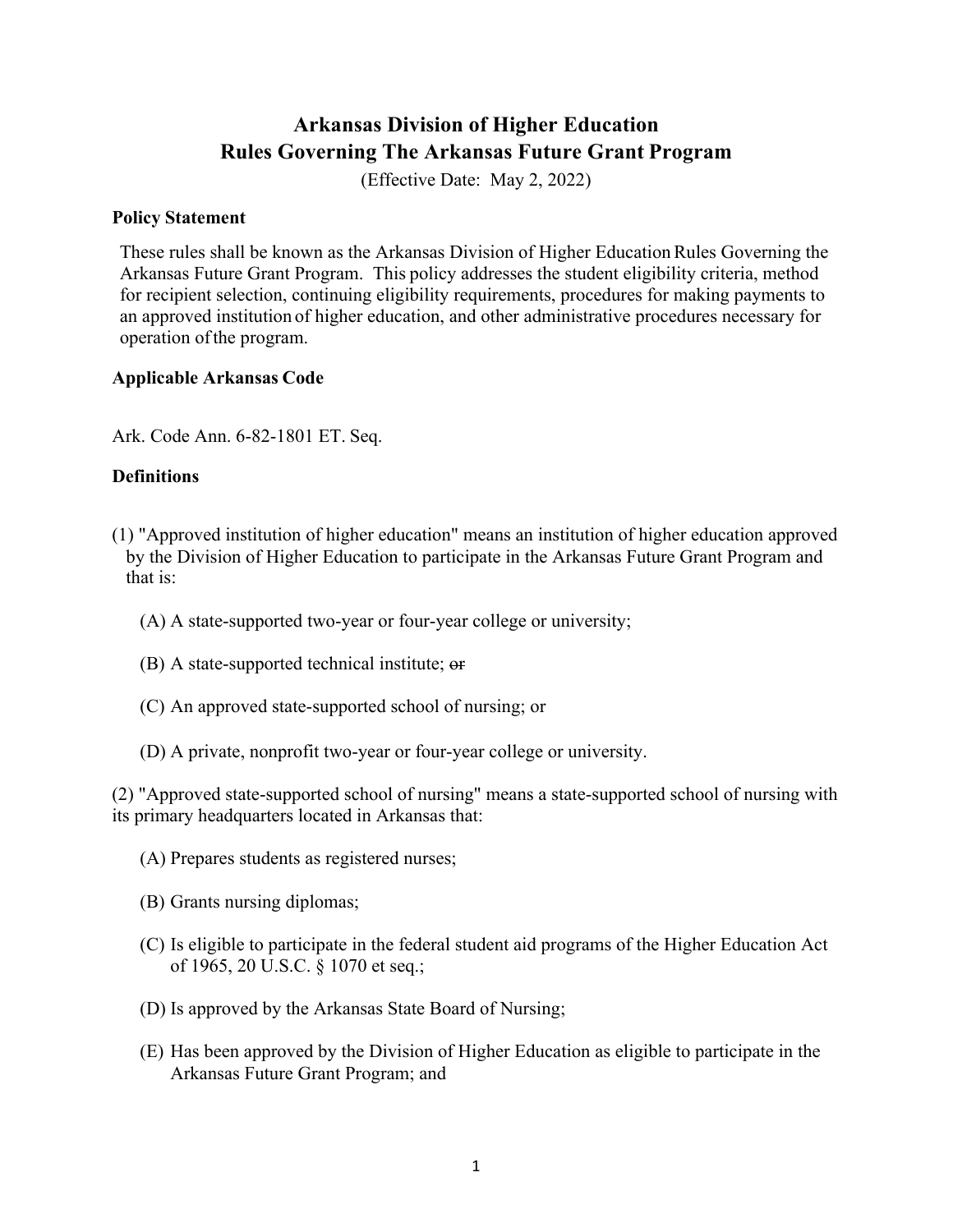(F) Is not a two-year or four-year college or university;

(3) "Federal student financial assistance" means scholarships or grants awarded to a student as a result of:

- (A) An approved Free Application for Federal Student Aid, including without limitation a Pell Grant; or
- (B) The student's or other family member's service in the United States Armed Forces, including without limitation the Army National Guard or Air National Guard;

(4) "Private scholarship" means a scholarship or grant awarded by a private entity or donor; and

(5) "Regional high-demand field" means any field of study identified as in demand by the Arkansas Division of Workforce Services as published on its annual regional Projected Employment Opportunities List or any field of study identified as high demand by an approved institution of higher education and approved by the Division of Higher Education.

(6) "State-supported student financial assistance" means a state-supported scholarship, grant, tuition waiver, or tuition reimbursement funded with state funds or net proceeds from the state lottery awarded by:

(A) The Division of Higher Education; or

(B) A scholarship or grant awarded by an approved institution of higher education in this state funded, in whole or in part, by state funds, including without limitation:

(i) Scholarships awarded on the basis of entrance exam scores or high school academic achievement;

(ii) Tuition waivers based on age, military service, occupation, or other factors;

(iii) Performance scholarships for band, musical performing groups, arts, theater, forensics, and similar activities that are not awarded on the basis of entrance exam scores or high school academic achievement; and

(iv) Any other publicly funded program under which students are not charged or are reimbursed by the approved institution of higher education for tuition, fees, books, or other costs of attendance.

#### **Procedures**

#### **Eligibility Requirements.**

(a) A student is eligible for an Arkansas Future Grant if the student is an Arkansas resident who:

(1) Meets one (1) of the following requirements:

- (A) Has either:
	- (i) Graduated from an Arkansas: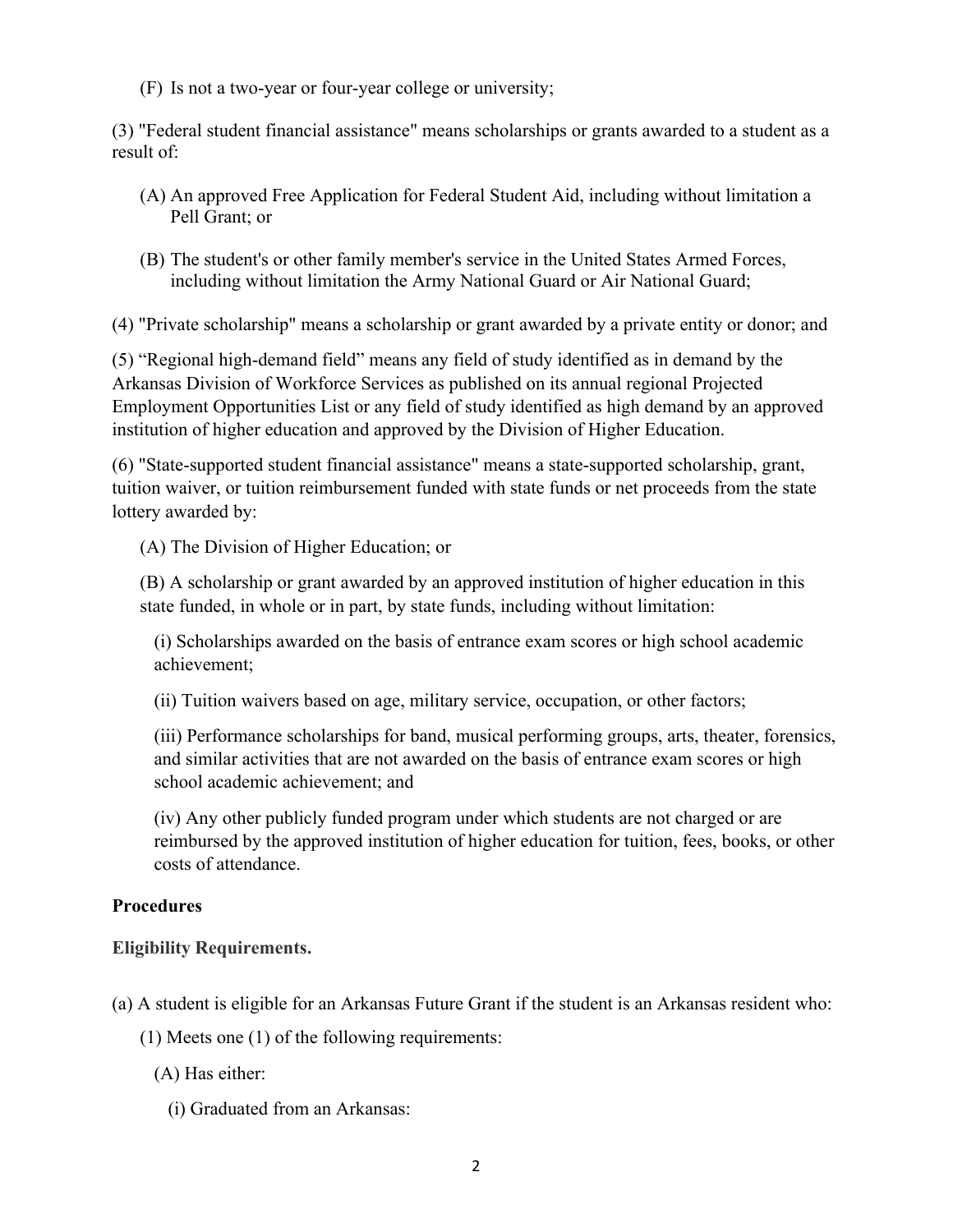- (a) Public high school;
- (b) Private high school; or
- (c) Home school under § 6-15-501 et seq.; or

(ii) Received a high school equivalency diploma approved by the Division of Workforce Services; or

(B) Verifies that he or she has resided in Arkansas for the three (3) years immediately preceding application for the grant and has either:

(i) Graduated from an out-of-state:

- (a) Public high school;
- (b) Private high school; or
- (c) Home school recognized by another state; or
- (ii) Received a high school equivalency diploma approved by another state;

(2) Is enrolled part-time or full-time at an approved institution of higher education in a program of study that leads to an associate degree or a certification in a:

(A) Science, technology, engineering, accounting, finance, nursing, education or mathematics field, including without limitation computer science, information technology, data analysis, or graphic design;

- (B) Regional high-demand field; or
- (C) State high-demand field; and

(3) Has completed and submitted to the United States Department of Education a Free Application for Federal Student Aid or a subsequent application required by the United States Department of Education for federal financial aid.

#### **Continuing Eligibility Requirements.**

(a) A student may continue to be eligible until the student has:

(1) Received the grant for five (5) academic semesters;

(2) Obtained an associate degree;

(3) Failed to maintain satisfactory academic progress, as determined by the approved institution of higher education in which the student is enrolled; or

(4) Failed to complete the mentoring or community service requirements under the Grant Recipient Responsibilities section of this rule.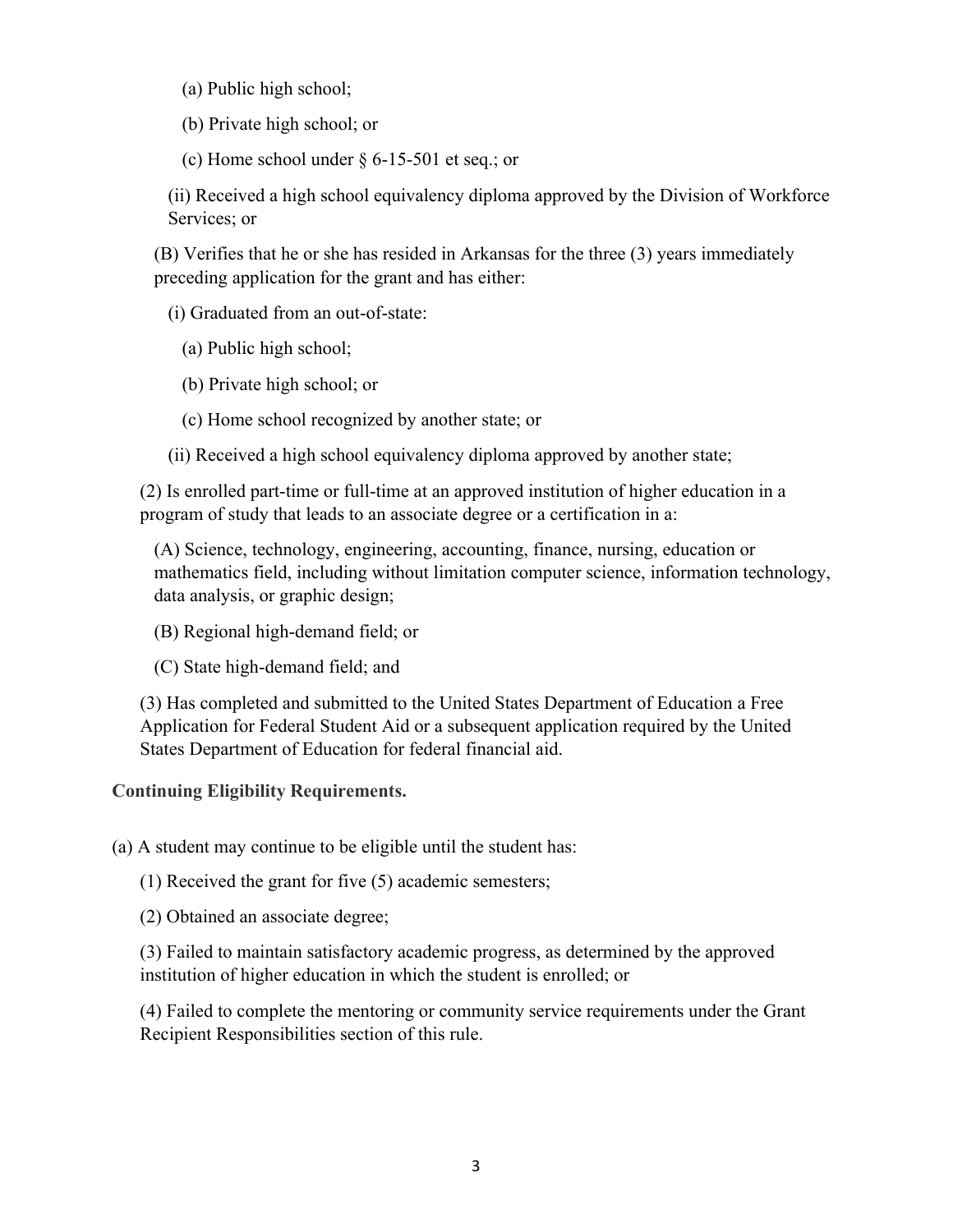## **Grant Award Amounts.**

(a) (1) An Arkansas Future Grant shall be in an amount equal to the tuition, fees, and other charges incurred by a student who meets the requirements under the Eligibility Requirements and Continuing Eligibility Requirements sections of this rule to attend an approved institution of higher education less the amount the student receives in:

(A) State-supported student financial assistance;

(B) Federal student financial assistance; and

(C) Private scholarships.

(2) If the approved institution of higher education in which the student is enrolled is a statesupported four-year institution of higher education or a private, nonprofit four-year institution of higher education, the total amount of tuition, fees, and other charges under subdivision (a)(1) of this section shall be calculated as the average cost of tuition, fees, and other charges at approved institutions of higher education that are state-supported two-year institutions of higher education or private, nonprofit two-year institutions of higher education.

(b) The Division of Higher Education shall disburse the grant directly to the approved institution of higher education.

(c) The division shall award grants under this rule in the order in which the division receives applications from eligible students and based on availability of funds.

#### **Grant Hold.**

(a) (1) The Division of Higher Education may approve a grant hold for a period of twenty-four (24) months or less.

(2) The reasons for a grant hold may include without limitation:

(A) A medical condition of the student or a member of the student's immediate family that, on the basis of a physician's good-faith judgment, necessitates the student or the student's immediate family member to be hospitalized or receive outpatient or home-based medical care or to recuperate until released by the attending physician;

(B) A personal or family emergency that requires the student to:

(i) Attend the funeral of an immediate family member; or

(ii) Visit a relative of the student if the relative has a medical condition in which death is possible or imminent;

(C) Military service under § 6-61-112; or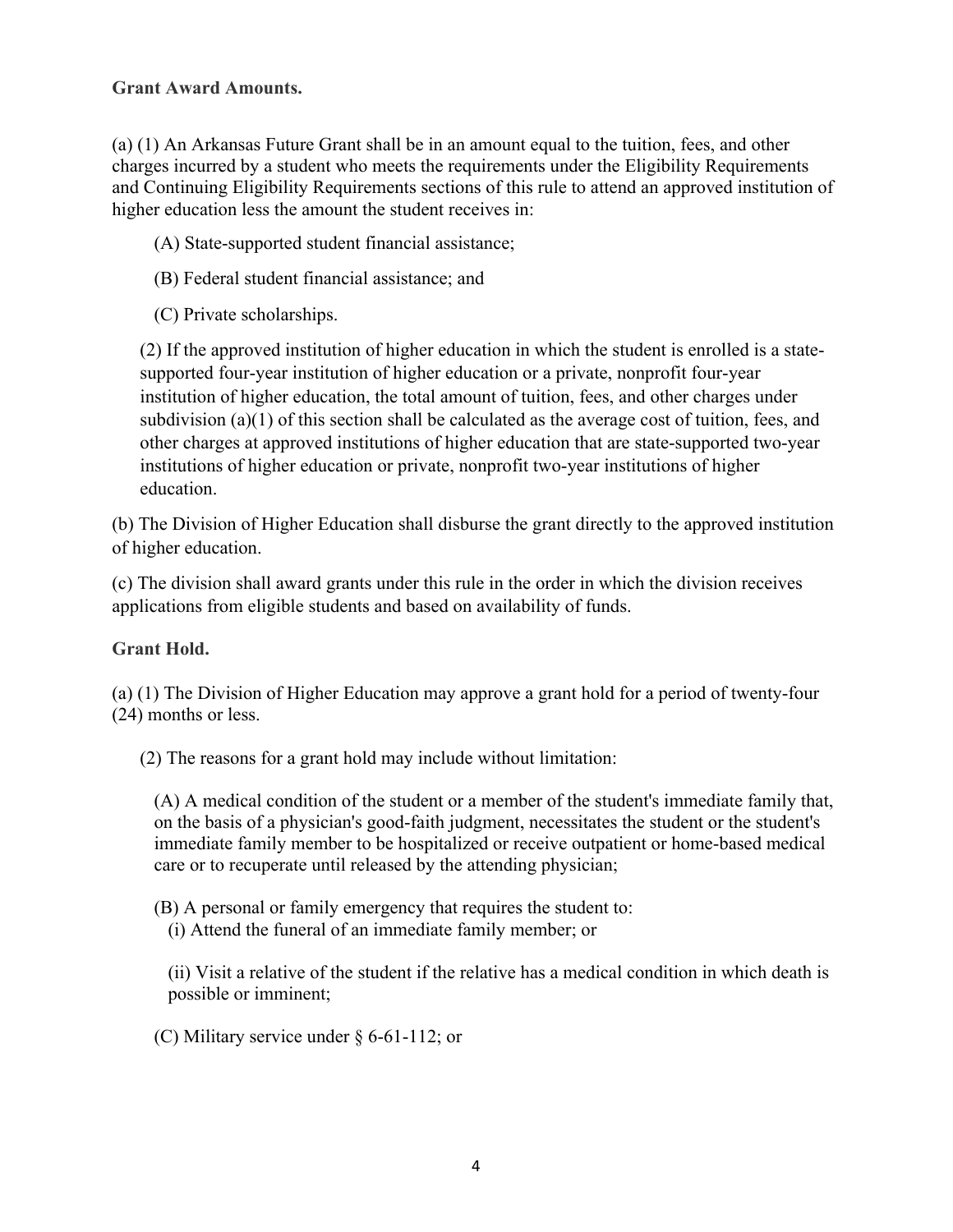(D) (i) A commitment of twelve (12) to twenty-four (24) months for service in a national or international humanitarian project sponsored by a nonprofit corporation organized with a charitable or educational purpose.

(ii) The student's commitment shall be expressed in a written agreement with the nonprofit organization including the terms of completion for the student's service on the related project.

(iii) The division shall release a grant hold if the division determines that the student did not complete the commitment under the written agreement.

## **Grant Recipient Responsibilities.**

(a) A student who receives an Arkansas Future Grant shall enter into a written agreement with the Division of Higher Education to:

(1) (A) Receive monthly mentoring from a mentor from an organization determined by the Division of Higher Education.

(B) A mentor under subdivision  $(a)(1)(A)$  of this section shall:

(i) Receive annual mentoring training:

(a) Developed by the Division of Higher Education; and

(b) Provided by a local volunteer group approved by the Division of Higher Education; and

(ii) Certify to the Division of Higher Education that at least one (1) time each semester the mentor has provided mentoring services by telephone, email, or in person to each student he or she is mentoring;

(2) (A) Complete at least ten (10) hours of community service each semester the student receives a grant.

(B) (i) A student may select a community service project that meets requirements developed by the Division of Higher Education.

(ii) An approved institution of higher education may provide community services opportunities designed to benefit the approved institution of higher education community or the broader local community.

(C) A student shall certify his or her community service to the approved institution of higher education by the last regular day of the semester the student received the grant; and

(3) (A) Reside in this state for three consecutive (3) years and be employed beginning within six (6) months after receiving an associate degree or a certification.

 (B) The Division of Higher Education may defer the requirement under subdivision  $(a)(3)(A)$  of this section if: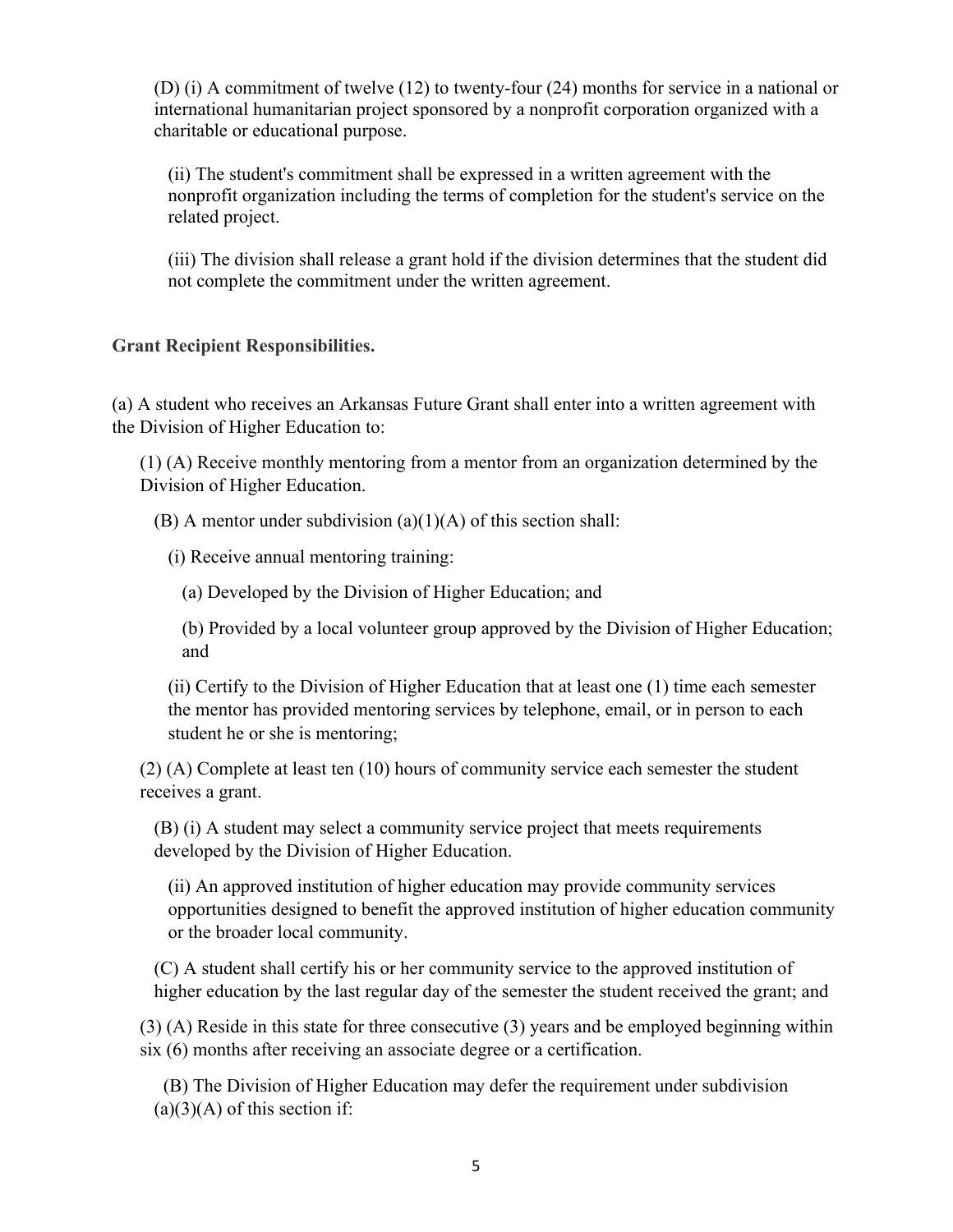(i) The Division of Higher Education, in consultation with the Division of Workforce Services, determines that there was no employment position available that would reasonably enable the student to meet this requirement; or

(ii) Special circumstances as determined by the Division of Higher Education exist.

(C) After the period of deferral, the student shall begin or resume working in this state or become subject to repayment under subsection (b) of this section.

(b) The written agreement under subsection (a) of this section shall provide that the grant converts into a loan and the student shall repay the grant amount:

(1) On a pro rata basis at an interest rate and on a schedule as determined by the Division of Higher Education for each year the student does not reside in this state for three (3) consecutive years and become employed beginning within six (6) months after receiving an associate degree or a certification; or

(2) In its entirety at an interest rate and on a schedule as determined by the Division of Higher Education if the recipient does not comply with the written agreement under subsection (a) of this section.

(c) It is the recipient's responsibility to notify the Arkansas Division of Higher Education of any change in status within 21 days. Failure to notify the Arkansas Division of Higher Education of a change of status may affect future eligibility. Change of status will include:

- (1) Change in name
- (2) Change in address
- (3) Change in institution

# **Collection of Loan.**

(a) Accounts will be retained by the Division of Higher Education in the Financial Aid Division until the individual is no longer eligible for deferment. The account will be turned over to a vendor for repayment. The student will be notified by mail that their account is being placed with a vendor for collections and they will be sent a loan amortization schedule along with the letter. The account will remain with the vendor until repaid or 120 days past due. Loan recipients who are determined by the Division of Higher Education to be 120 days delinquent will be mailed their first letter of notification ten (10) days after the installment payment is due. If payment is not forthcoming within 60 days from the original payment due date, a second letter of notification will be sent to the loan recipient declaring their account is delinquent and requesting that the account be immediately brought up to date. If the loan recipient has not responded within 90 days from the original payment due date, the third and final letter of notification will be sent to the recipient informing them that the account will officially be in default if outstanding payments are not made within 30 days.

(b) Skip Tracing Mechanisms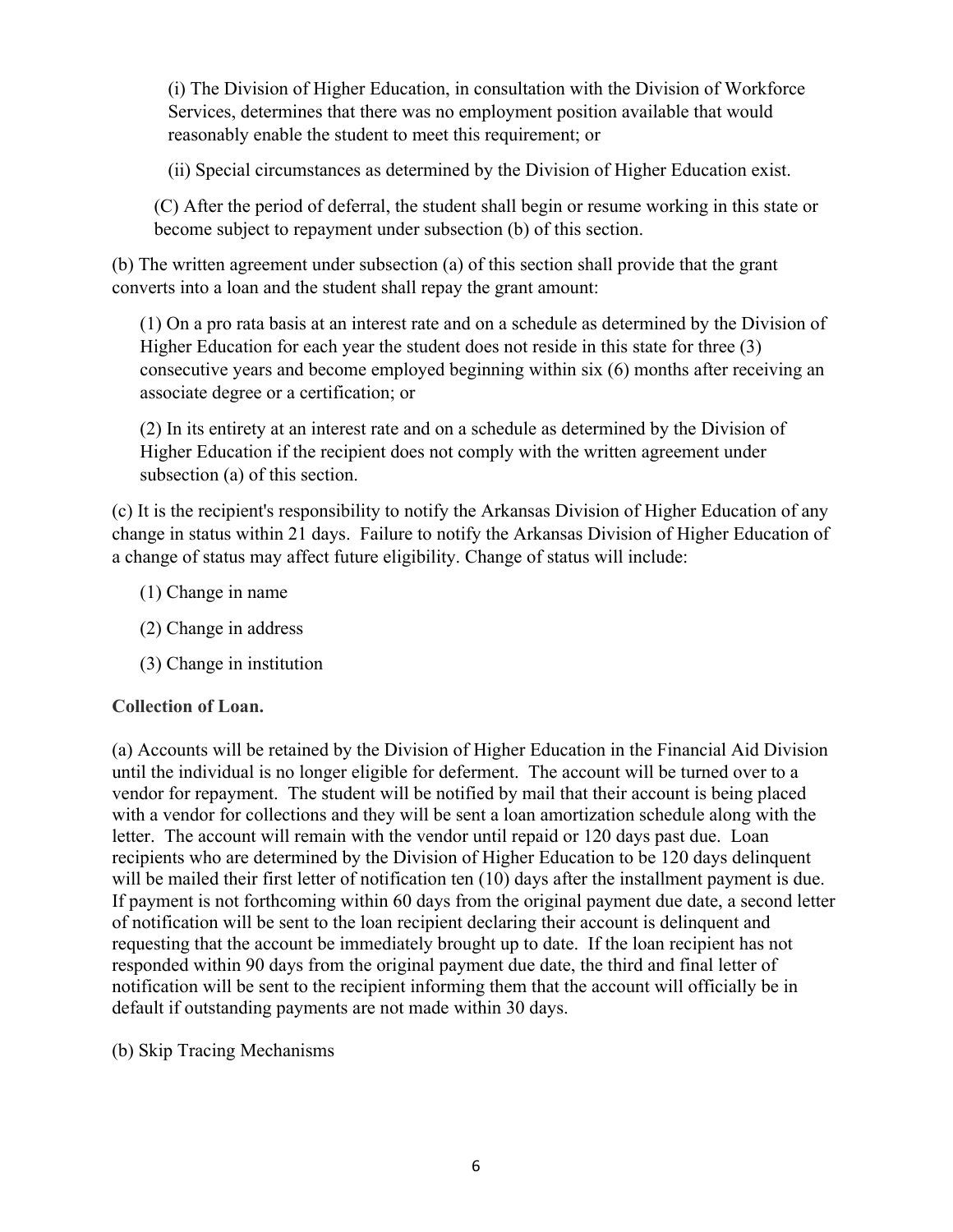(1) ADHE will use these steps to locate recipients if communications are returned as undelivered:

- (A) Contact the Motor Vehicle Division of the Arkansas Department of Finance and Administration;
- (B) Contact references listed on the recipient's application;

(C) Utilize telephone directory or check with directory assistance in the area of the recipient's last known address;

(D) Contact institutional offices (alumni office, admissions office, registrar's office, fraternity or sorority, and the department that the recipient majored in) at the campus where the recipient last attended;

(E) Contact creditors, such as credit card companies, credit bureaus, or GSL lender;

(F) Contact recipient's field of study--professional organization, union, or licensing board;

- (G) Contact post office;
- (H) Contact utility companies; and,
- (I) Contact Chamber of Commerce.

#### (c) Credit Reporting Agencies

(1) Defaulted recipients will be reported to the following Credit Reporting Agencies:

- (A) CSC Credit Reporting Services, Inc.
- (B) T R W Credit Data
- (C) Trans Union Credit Reporting

(2) Forms for reporting defaulted loan recipients are located in the collections file. The Division of Higher Education will also respond promptly to any inquiries it receives from credit reporting agencies concerning delinquent or defaulted loan recipients.

(d) State Income Tax Set Off

(1) By the authority of Act 345 of 1993, the Division of Higher Education has been included as a claimant agency for the setoff of debts against state tax refunds.

(e) Litigation

No sooner than 30 days after sending the third letter of notification, the Division of Higher Education shall institute a civil suit against the recipient for repayment of the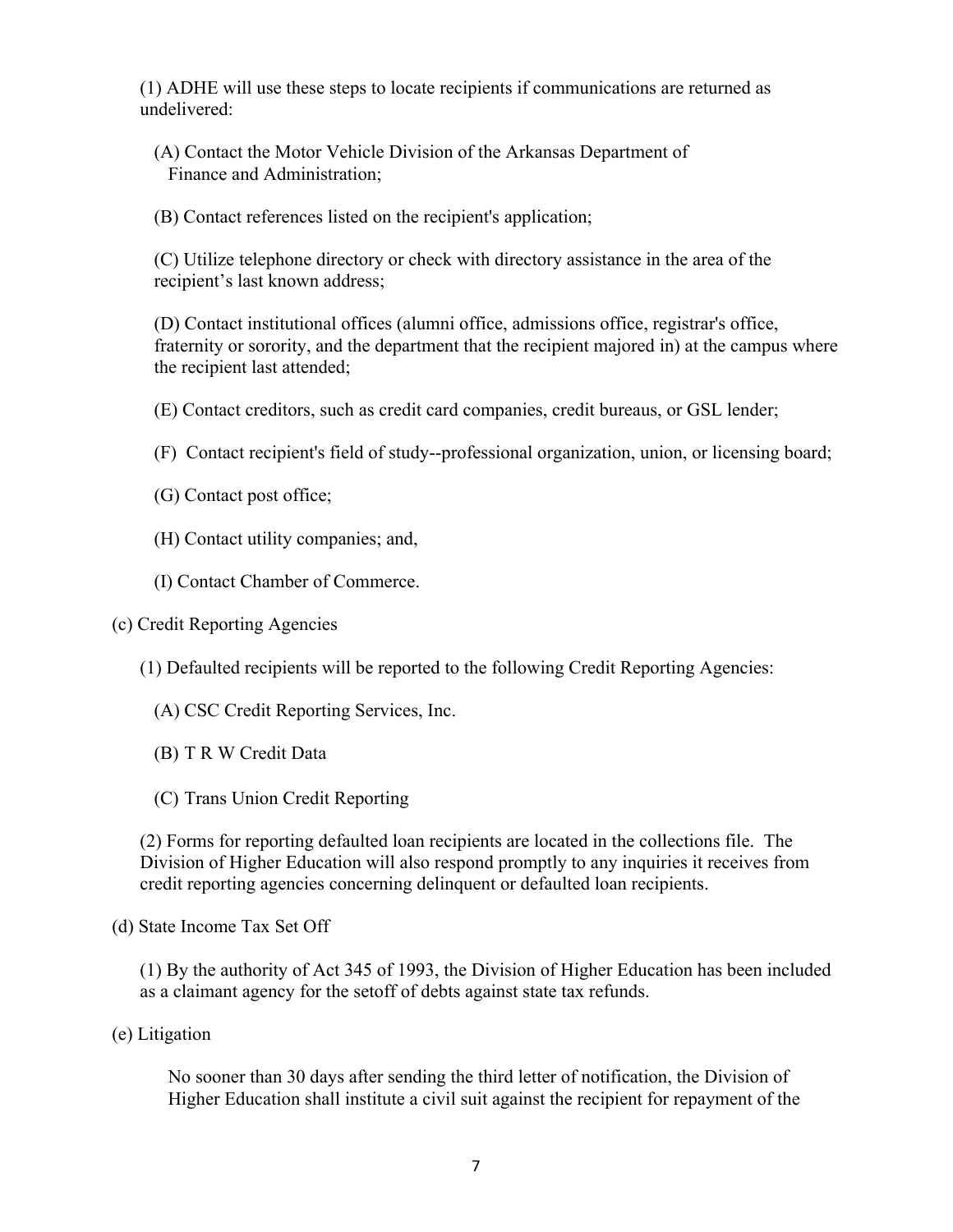loan. Small Claims Courts will be used to satisfy debts of accounts up to \$3,000.00. If over \$3,000.01, the Division of Higher Education must use Circuit Court. If the account is \$3,000.01 or above, the Division of Higher Education may choose to use Small Claims Courts and waive the difference because of the expense involved in going to Circuit Court. If the Division of Higher Education chooses to waive the difference, it cannot later try to collect the difference. Forms to take the recipient to Small Claims Courts are requested from the recipient's county of residence.

 $\bigoplus$ 

(f) Write-Offs

(1) Arkansas Future Grants that convert to loans may be written off as uncollectible if the Division of Higher Education shows due diligence to satisfy the collection of the debt, and documents in the recipient's file that:

(A) The cost of litigation would exceed the likely recovery if litigation were commenced; or

(B) The recipient does not have the means to satisfy a judgment on the debt, or a substantial portion thereof.

(2) Proof of due diligence collection activities must be submitted to the Administrator of the Department of Finance and Administration and approval from the Administrator must be received before Arkansas Future Grant loan accounts may be written off.

(g) Nonpayment Penalties

Loan recipients who fail to meet their repayment obligations may have added to their total obligation any costs for collection of the debt.

#### **Institutional Responsibilities.**

(a) College/University Responsibilities

(1) Administrative Agreement

The chief executive officer of the eligible institution is responsible for appointing one representative from the financial aid office to act as administrator of the Arkansas Future Grant Program and to receive all communications, forms, etc. This representative is responsible for verification, data and compliance with all program rules and regulations. The institution must comply with all rules and regulations in order to maintain continued eligibility status.

(2) Disbursement Records

The institution shall maintain information on the student indicating disbursement of scholarship funds.

(3) Institutional Verification